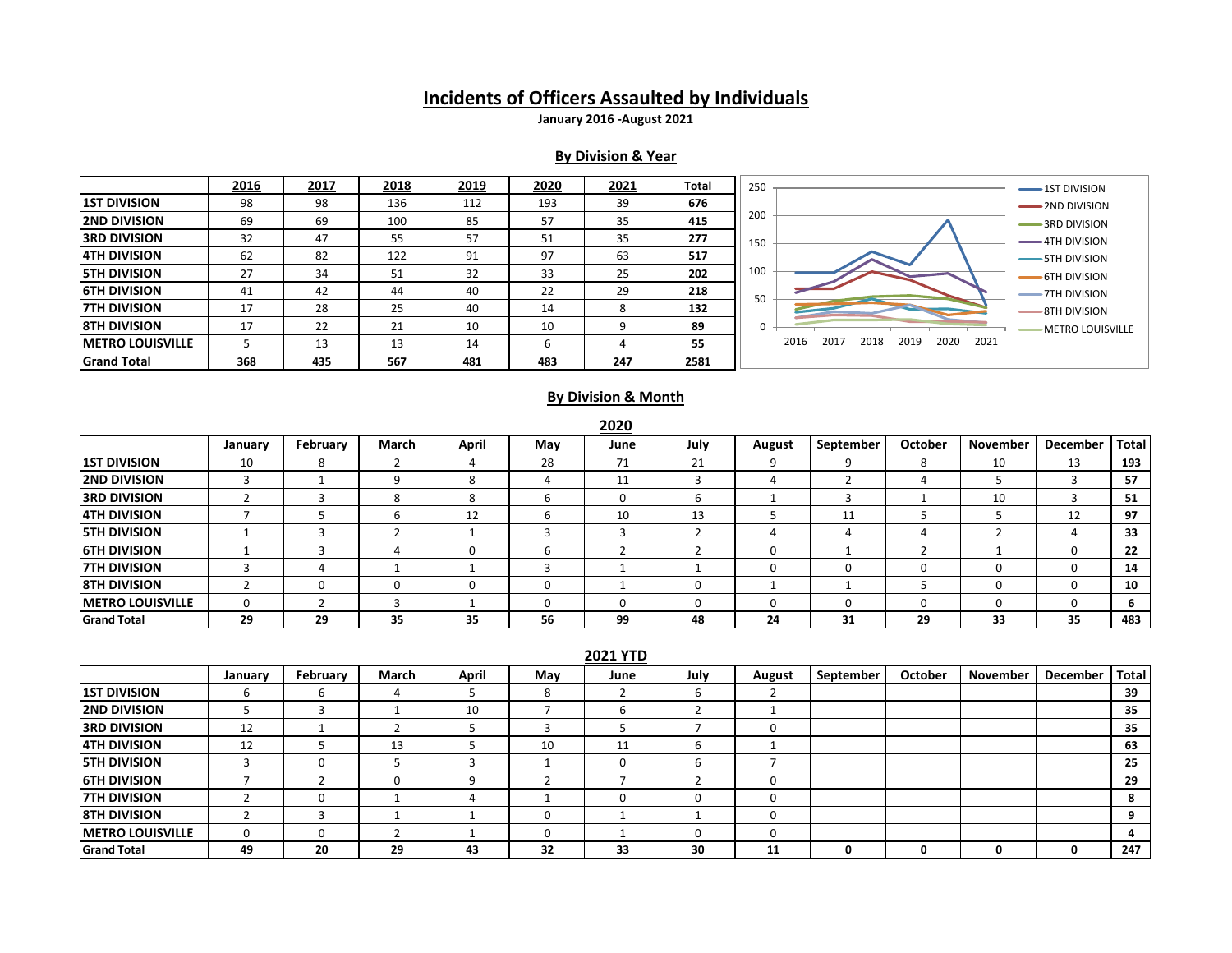# **Incidents of Officers Assaulted by Individuals**

**January 2016 - August 2021**

## **By Premise Type & Year**

| <b>Premise Type</b>                 | 2016         | 2017           | 2018           | 2019           | 2020           | 2021           | Total          |
|-------------------------------------|--------------|----------------|----------------|----------------|----------------|----------------|----------------|
| ABANDONED/CONDEMNED STRUCTURE       | 0            | 0              | 0              | 1              | 0              | 1              | $\mathbf{2}$   |
| AIR / BUS / TRAIN TERMINAL          | 0            | $\Omega$       | $\overline{2}$ | 0              | 0              | $\Omega$       | $\overline{2}$ |
| AMUSEMENT PARK                      | 3            | 1              | 1              | 1              | 0              | 0              | 6              |
| <b>BANK / SAVINGS &amp; LOAN</b>    | 0            | $\mathbf{1}$   | 0              | 0              | 0              | $\mathbf{1}$   | $\mathbf{2}$   |
| <b>BAR / NIGHT CLUB</b>             | 12           | 13             | 22             | 14             | 5              | $\mathbf{1}$   | 67             |
| CHURCH / SYNAGOGUE / TEMPLE         | $\mathbf{1}$ | $\mathbf{1}$   | $\overline{2}$ | $\mathbf{1}$   | 0              | $\mathbf{1}$   | 6              |
| COMMERCIAL / OFFICE BUILDING        | 0            | $\mathbf{1}$   | $\mathbf{1}$   | $\mathbf{1}$   | $\overline{2}$ | $\mathbf 0$    | 5              |
| <b>COMMUNITY CENTER</b>             | $\Omega$     | $\mathbf 0$    | $\Omega$       | 0              | $\overline{2}$ | $\Omega$       | $\overline{2}$ |
| <b>CONVENIENCE STORE</b>            | 5            | 3              | 8              | 8              | 5              | 3              | 32             |
| <b>DEPARTMENT / DISCOUNT STORE</b>  | 3            | 3              | 8              | 3              | $\overline{2}$ | $\mathbf{1}$   | 20             |
| DRUG STORE/DR'S OFFICE/HOSPITAL     | 3            | 3              | 12             | 10             | 8              | $\overline{7}$ | 43             |
| FAIRGROUNDS / STADIUM / ARENA       | $\mathbf 1$  | $\mathbf{1}$   | 0              | 0              | 0              | 0              | $\overline{2}$ |
| FIELD / WOODS                       | 1            | 3              | $\mathbf{1}$   | 1              | 1              | 1              | 8              |
| <b>GOVERNMENT / PUBLIC BUILDING</b> | 5            | $\overline{2}$ | 6              | 1              | $\overline{2}$ | $\mathbf{1}$   | 17             |
| <b>GROCERY / SUPERMARKET</b>        | $\Omega$     | 3              | $\overline{7}$ | 4              | $\mathbf{1}$   | $\overline{2}$ | 17             |
| HIGHWAY / ROAD / ALLEY              | 138          | 177            | 216            | 190            | 169            | 86             | 976            |
| HOMELESS SHELTER / MISSION          | 0            | 0              | $\overline{2}$ | 4              | $\overline{2}$ | $\mathbf 0$    | 8              |
| HOTEL / MOTEL / ETC.                | 8            | $\overline{2}$ | $\overline{2}$ | $\overline{2}$ | 6              | 8              | 28             |
| JAIL / PENITENTARY                  | 6            | 6              | 11             | 12             | $\overline{7}$ | 3              | 45             |
| <b>LIQUOR STORE</b>                 | $\mathbf{1}$ | 0              | $\mathbf{1}$   | 0              | $\mathbf{1}$   | 0              | 3              |
| MALL / SHOPPING CENTER              | 0            | $\overline{2}$ | 0              | 3              | 0              | $\overline{2}$ | 7              |
| NON-ATTACHED RESD GARAGE/SHED/BULD  | 0            | 1              | $\mathbf{1}$   | 0              | 1              | 0              | 3              |
| <b>OTHER / UNKNOWN</b>              | 5            | 8              | 14             | 25             | 23             | 8              | 83             |
| OTHER RESIDENCE (APARTMENT/CONDO)   | 15           | 19             | 13             | 18             | 14             | 11             | 90             |
| PARK / PLAYGROUND                   | 4            | $\overline{2}$ | 5              | 4              | 5              | 3              | 23             |
| PARKING LOT / GARAGE                | 24           | 20             | 19             | 16             | 18             | 13             | 110            |
| <b>RACE TRACK/GAMBLING FACILITY</b> | $\mathbf{1}$ | 0              | $\Omega$       | 0              | 0              | 0              | $\mathbf{1}$   |
| <b>RESIDENCE / HOME</b>             | 48           | 60             | 102            | 72             | 67             | 34             | 383            |
| <b>RESTAURANT</b>                   | $\mathbf{1}$ | 5              | 5              | $\overline{7}$ | $\overline{7}$ | $\overline{4}$ | 29             |
| SCHOOL - COLLEGE / UNIVERSITY       | 0            | $\mathbf{1}$   | $\mathbf{1}$   | 0              | 0              | $\Omega$       | $\overline{2}$ |
| SCHOOL - ELEMENTARY / SECONDARY     | 9            | 10             | 10             | 4              | 0              | 0              | 33             |
| <b>SERVICE / GAS STATION</b>        | 2            | 4              | 6              | 5              | 8              | 5              | 30             |
| SPECIALTY STORE (TV, FUR, ETC)      | $\mathbf{1}$ | $\overline{2}$ | $\mathbf{1}$   | $\overline{2}$ | 0              | 3              | 9              |
|                                     |              |                |                |                |                |                |                |
|                                     |              |                |                |                |                |                |                |
|                                     |              |                |                |                |                |                |                |
| (blank)                             | 0            | 0              | $\mathbf{1}$   | 0              | 0              | 0              | $\mathbf{1}$   |
| <b>Grand Total</b>                  | 297          | 354            | 480            | 409            | 356            | 199            | 2095           |

## **By Charge & Year**

| <b>Charges</b>         | 2016     | 2017 | 2018         | 2019         | 2020     | 2021         | <b>Total</b>   |
|------------------------|----------|------|--------------|--------------|----------|--------------|----------------|
| 09A-Homicide           | $\bf{0}$ | 1    | 1            | $\bf{0}$     | $\bf{0}$ | $\mathbf{0}$ | $\overline{2}$ |
| COMPLETED              | 0        | 1    | 1            | 0            | 0        | 0            | 2              |
| 13A-Aggravated Assault | 103      | 132  | 152          | 156          | 193      | 105          | 841            |
| ATTEMPTED              | 0        | 0    | 0            | 0            | 0        | 0            | 0              |
| COMPLETED              | 103      | 132  | 152          | 156          | 193      | 105          | 841            |
| 13B-Simple Assault     | 161      | 159  | 174          | 129          | 126      | 64           | 813            |
| <b>ATTEMPTED</b>       | 0        | 0    | 0            | 0            | 0        | 1            | 1              |
| COMPLETED              | 159      | 159  | 174          | 129          | 126      | 63           | 810            |
| (blank)                | 2        | 0    | 0            | 0            | 0        | 0            | 2              |
| 13C-Intimidation       | 158      | 231  | 331          | 266          | 259      | 128          | 1373           |
| COMPLETED              | 158      | 231  | 329          | 264          | 258      | 128          | 1368           |
| (blank)                | 0        | 0    | $\mathbf{2}$ | $\mathbf{2}$ | 1        | 0            | 5              |
| <b>Grand Total</b>     | 422      | 523  | 658          | 551          | 578      | 297          | 3029           |